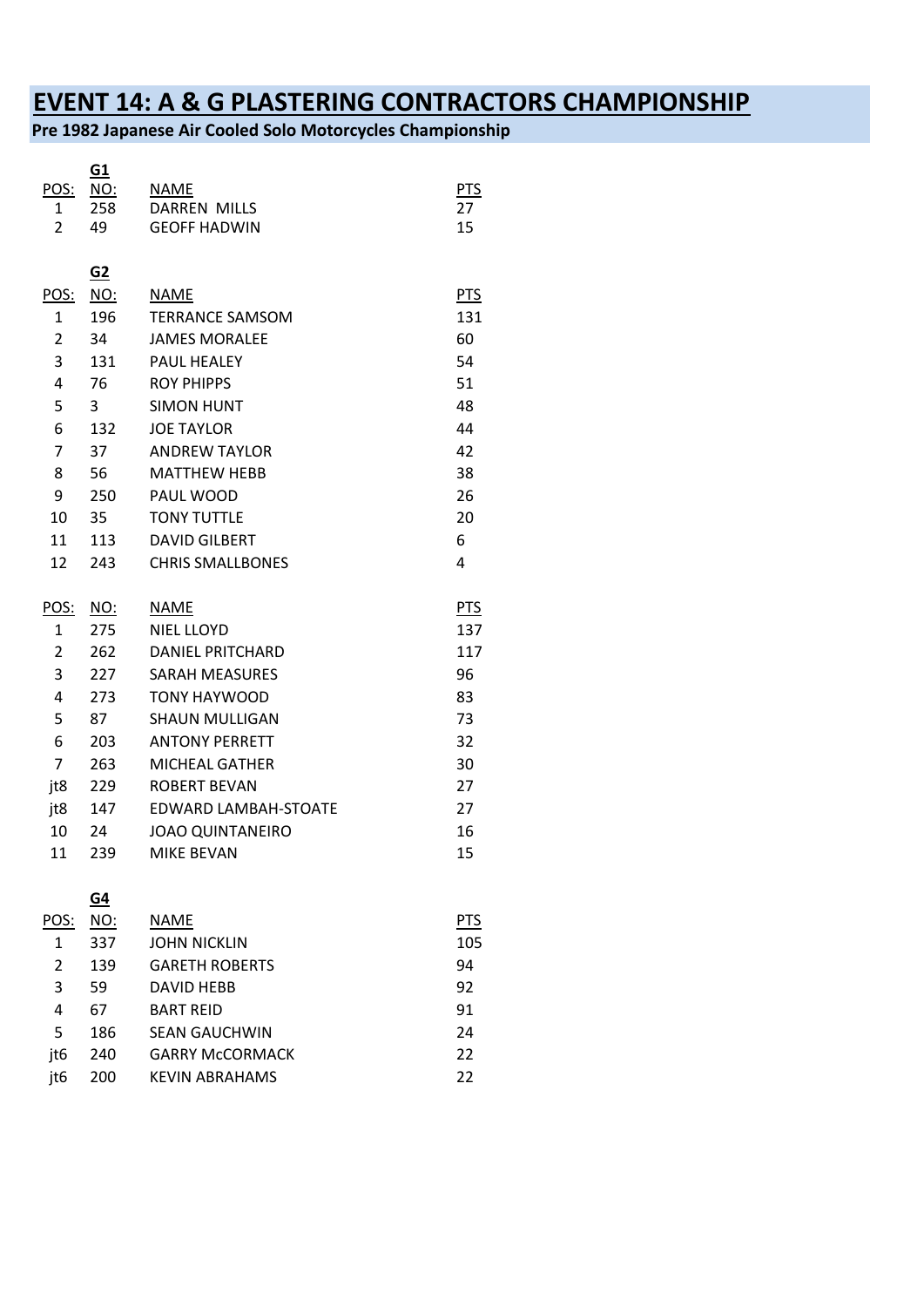#### **EVENT 21: NOVICE CHAMPIONSHIP**

**Solo Novice Championship (VMCC Members Only)**

| <u>NO:</u> | NAME                    | PTS |
|------------|-------------------------|-----|
| 147        | EDWARD LAMBAH-STOATE    | 25  |
| 268        | <b>MARK FAIRWEATHER</b> | 19  |
| 33         | <b>JASON STUBBS</b>     | 15  |
| 240        | <b>GARY McCORMACK</b>   | 15  |
| 232        | <b>WILLIAM CURTIS</b>   | 14  |
| 216        | <b>RUSSELL HYNAM</b>    | 14  |
| 132        | <b>JOE TAYLOR</b>       | 13  |
| 232        | <b>JASON KENNEDY</b>    | 12  |
| 233        | <b>MARK WHORTON</b>     | 12  |
| 290        | <b>DAVID GREEN</b>      | 10  |
| 317        | <b>MARK HARDING</b>     | 9   |
| 156        | WILLIAM PICKFRING       | 8   |
| 109        | JOHN FIELDHOUSE         | 6   |
| 256        | <b>JOHN FISHER</b>      | 1   |
|            |                         |     |

### **EVENT 22: SUPERMONO GB CHAMPIONSHIP**

**Single Cylinder 4 stroke** 

| POS: | NO: | <b>NAME</b>           | PTS |
|------|-----|-----------------------|-----|
| 1    | 74  | DAVE MATRAVERS        | 105 |
| 2    | 33  | <b>JASON STUBBS</b>   | 51  |
| 3    | 44  | <b>JACK SMITH</b>     | 44  |
| it4  | 9   | WILLIAM GRANT         | 34  |
| it4  | 94  | <b>GEOFFREY MILLS</b> | 34  |
| 6    | 22  | ROD GRAHAM            | 15  |

#### **EVENT 23: 125CC SOLO MOTORCYCLE CHAMPIONSHIP**

#### **Open 125cc Class (2 and 4 Stroke)**

| POS: | NO: | NAME                     | <b>PTS</b> |
|------|-----|--------------------------|------------|
| 1    | 296 | <b>BEN MEASURES</b>      | 104        |
| 2    | 9   | WILLIAM GRANT            | 60         |
| 3    | 33  | <b>MIKE POWELL</b>       | 42         |
| 4    | 29  | <b>REG SQUIRE</b>        | 39         |
| 5    | 256 | <b>JOHN FISHER</b>       | 38         |
| 6    | 156 | <b>WILLIAM PICKERING</b> | 22         |
|      | 227 | <b>SARAH MEASURES</b>    | 16         |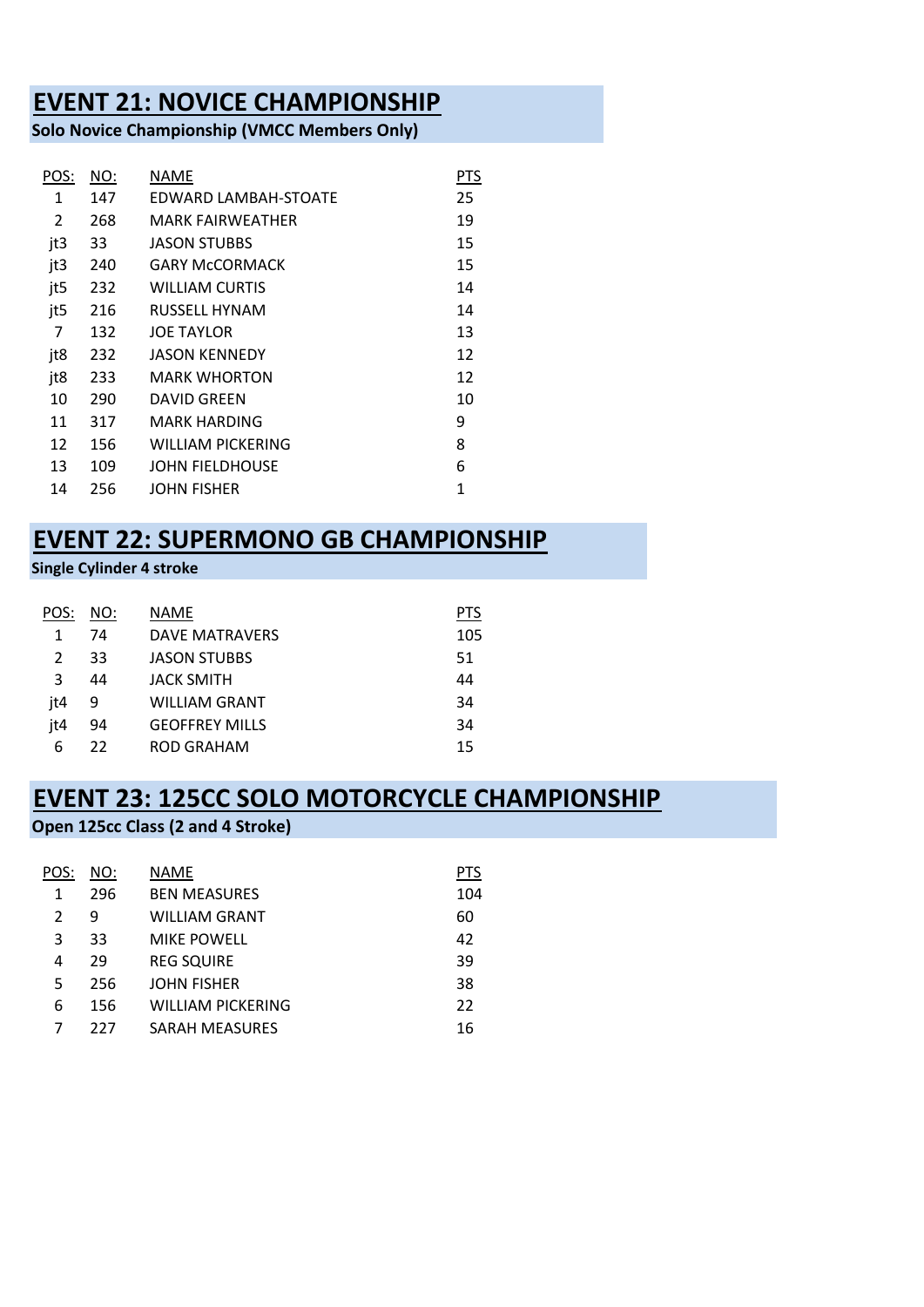# **EVENT 26: 80'S PRODUCTION BIKES**

| æ<br>-1<br><b>Contract Contract Contract Contract Contract Contract Contract Contract Contract Contract Contract Contract Co</b> |  |  |  |  |  |
|----------------------------------------------------------------------------------------------------------------------------------|--|--|--|--|--|
|----------------------------------------------------------------------------------------------------------------------------------|--|--|--|--|--|

| ciass          |            |                       |            |
|----------------|------------|-----------------------|------------|
| Sports         |            |                       |            |
| <u>POS:</u>    | <u>NO:</u> | <b>NAME</b>           | <b>PTS</b> |
| $\mathbf{1}$   | 98         | <b>LIAM ROGERS</b>    | 152        |
| $\overline{2}$ | 75         | <b>CALVIN HOGAN</b>   | 60         |
|                |            |                       |            |
| 3              | 257        | <b>RICHARD STUBBS</b> | 51         |
| 4              | 22         | <b>ROD GRAHAM</b>     | 45         |
| 5              | 84         | PETER CARROLL         | 24         |
| 6              | 54         | <b>MIKI SPROSEN</b>   | 10         |
|                |            |                       |            |
| S/S1           |            |                       |            |
| POS:           | <u>NO:</u> | <b>NAME</b>           | <b>PTS</b> |
| $\mathbf{1}$   | 89         | MICHEAL WALE          | 180        |
| $\overline{2}$ | 267        | <b>IAN LEWIS</b>      | 48         |
| 3              | 241        | <b>JOHN HANNAFORD</b> | 24         |
|                |            |                       |            |
| S/S2           |            |                       |            |
| POS:           | <u>NO:</u> | <b>NAME</b>           | <u>PTS</u> |
| $\mathbf{1}$   | 0          |                       | 0          |
|                |            |                       |            |
| S/B1           |            |                       |            |
| POS:           |            | <b>NAME</b>           | <b>PTS</b> |
|                | <u>NO:</u> |                       |            |
| $\mathbf{1}$   | 286        | <b>JOHN CHAMBERS</b>  | 165        |
| $\overline{2}$ | 256        | <b>ALLAN HOYLAND</b>  | 99         |
| 3              | 232        | <b>WILLIAM CURTIS</b> | 62         |
| jt4            | 116        | PHILIP JONKER         | 36         |
| jt4            | 290        | <b>DAVID GREEN</b>    | 36         |
| 6              | 281        | <b>MARK HERBERT</b>   | 34         |
| 7              | 143        | <b>STEFAN DILLEY</b>  | 32         |
| jt8            | 232        | <b>JASON KENNEDY</b>  | 30         |
| jt8            | 131        | <b>MARK BOSTOCK</b>   | 30         |
| 10             | 186        | <b>SEAN GAUCHWIN</b>  | 14         |
| 11             | 220        | <b>SIMON CUNLIFFE</b> | 11         |
| 12             | 221        | <b>DEREK HEAP</b>     | 4          |
|                |            |                       |            |
| S/B2           |            |                       |            |
|                |            | <b>NAME</b>           |            |
| POS: NO:       |            |                       | <b>PTS</b> |
| $\mathbf{1}$   | 212        | <b>MIKE GITTINGS</b>  | 60         |
| $\overline{2}$ | 254        | <b>IAN STELTNER</b>   | 30         |
|                |            |                       |            |
| S/B3           |            |                       |            |
| POS: NO:       |            | <b>NAME</b>           | <b>PTS</b> |
| $\mathbf{1}$   | 56         | <b>MATTHEW HEBB</b>   | 57         |
| $\overline{2}$ | 174        | <b>JAMIE O'BRIEN</b>  | 27         |
|                |            |                       |            |
| S/B4           |            |                       |            |
| POS:           | <u>NO:</u> | <b>NAME</b>           | <b>PTS</b> |
| $\mathbf{1}$   | 42         | <b>TONY JIMENEZ</b>   | 174        |
| $\overline{2}$ | 266        | LEE BROCKLEBANK       | 30         |
|                |            |                       |            |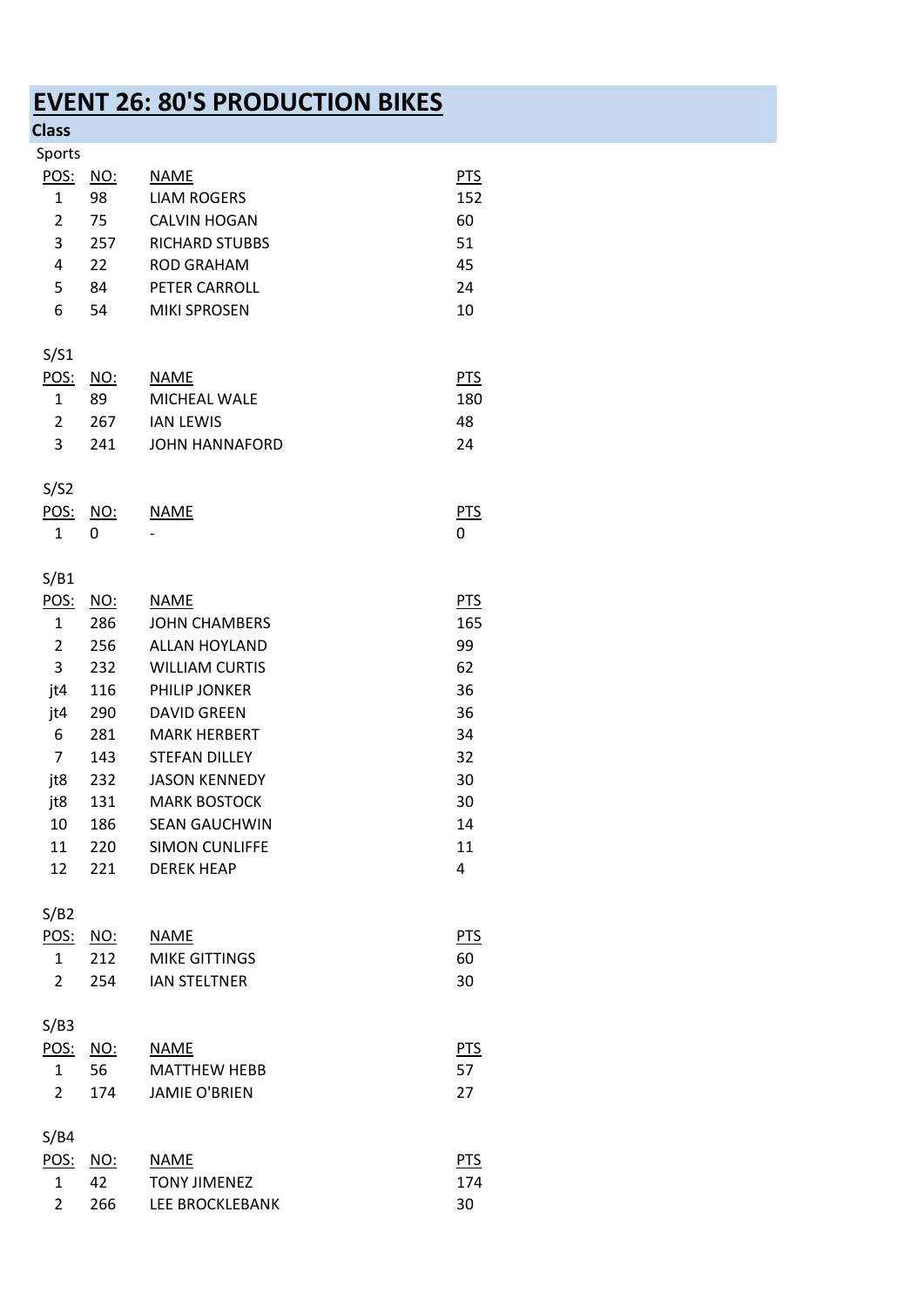#### **EVENT 27: EARLY STOCKS RACING CLUB CHAMPIONSHIP**

| <u>POS:</u>    | <u>NO:</u> | <b>NAME</b>              | <b>PTS</b>     |
|----------------|------------|--------------------------|----------------|
| $\mathbf{1}$   | 286        | <b>JOHN CHAMBERS</b>     | 156            |
| $\overline{2}$ | 256        | <b>ALLAN HOYLAND</b>     | 90             |
| 3              | 150        | <b>JOHN ADAMSON</b>      | 73             |
| 4              | 246        | <b>STU POULTON</b>       | 70             |
| 5              | 221        | <b>DEREK HEAP</b>        | 52             |
| 6              | 131        | <b>MARK BOSTOCK</b>      | 48             |
| jt7            | 370        | <b>ANDREW BURSCOUGH</b>  | 46             |
| jt7            | 200        | <b>IVAN CHILDS</b>       | 46             |
| jt7            | 279        | PAUL JOHNSON             | 46             |
| 10             | 220        | <b>SIMON CUNLIFFE</b>    | 45             |
| 11             | 337        | <b>JOHN NICKLIN</b>      | 43             |
| 12             | 225        | <b>JOHN BRUSH</b>        | 19             |
| jt13 253       |            | <b>GARRY KENDRICK</b>    | 17             |
| jt13 116       |            | <b>PHILIP JONKER</b>     | 17             |
| 15             | 316        | <b>GLEN GRAY</b>         | 13             |
| 16             | 277        | <b>MARK DANIELS</b>      | 3              |
| jt17 257       |            | <b>GARETH SHELLAM</b>    | $\overline{2}$ |
| jt17 223       |            | <b>ALISTAIR CHARLTON</b> | $\overline{2}$ |
| jt19 275       |            | <b>NEIL LLOYD</b>        | $\mathbf{1}$   |
| jt19 186       |            | <b>SEAN GAUCHWIN</b>     | $\mathbf{1}$   |
| jt19           | 317        | <b>MARK HARDING</b>      | $\mathbf{1}$   |

## **EVENT 31: TUERS GARAGE CHAMPIONSHIP**

#### **Solo Motorcycles Unlimited To 1948**

| POS: NO:      |     | NAME                  | PIS |
|---------------|-----|-----------------------|-----|
| 1             | 190 | <b>TONY GREEN</b>     | 235 |
| $\mathcal{L}$ | 177 | <b>TONY HAZLEDINE</b> | 178 |
| ર             | 191 | <b>GED ABRAHAMS</b>   | 75  |
| 4             | 68  | KIFTH RILFY           | 49  |